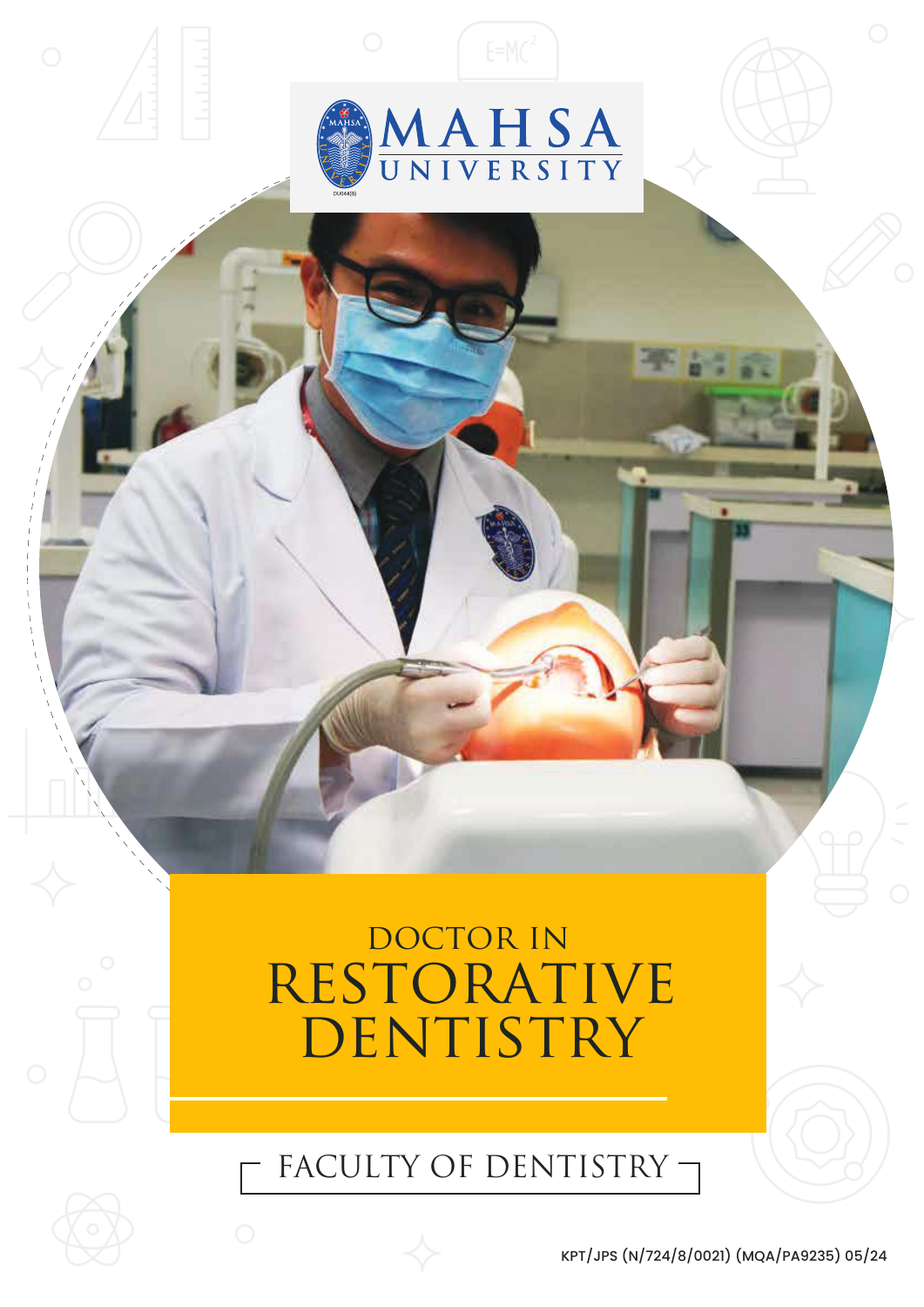

**PROGRAMME**

 $\bullet$ 

The Doctor in Restorative Dentistry (DrResDent) is a three-year clinical course work programme designed to provide effective integration of knowledge from the fields of prosthodontics, endodontics and periodontics, through interactive learning sessions and clinical training. This will help the students in providing holistic treatment to patients by using the comprehensive knowledge given to them under this programme.

The pre-requisite for this programme is a one-year Master of Orofacial Sciences (with compulsory elective in Restorative Dentistry) or its equivalent. The combination of one-year Master and three years Doctorate, is a specialist training programme, which will enable the graduates to be registered as specialists in Restorative Dentistry under the Malaysian Dental Act 2018.







Experienced Local and International Academic Staff including Professors, Associate Professors and

Senior Lecturers

Excellent Campus Facilities



Excellent Facilities equipped with CBCT, Operating Microscope etc



First Private University to conduct a Dental Specialist Clinical Programme leading to a Doctoral Degree



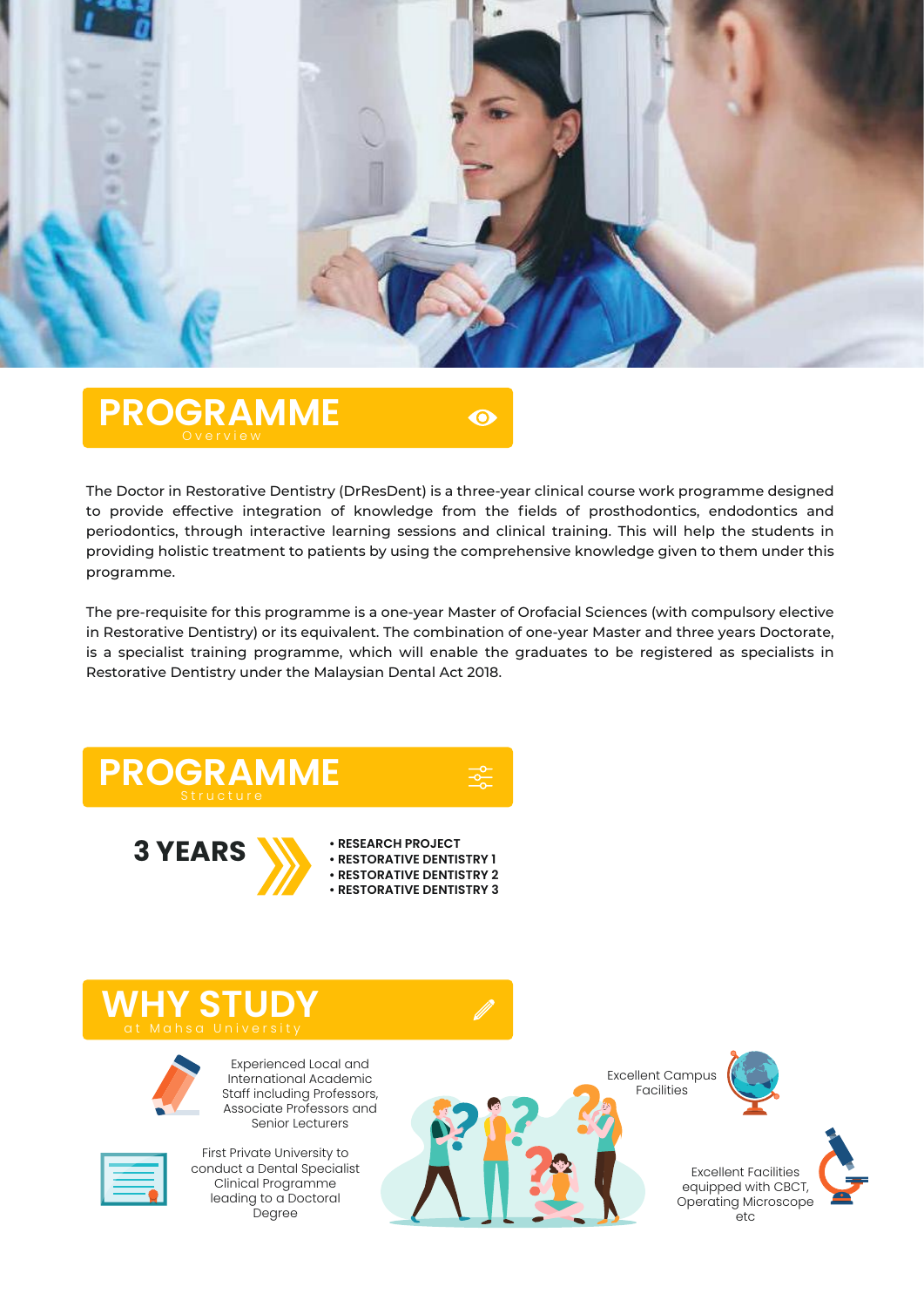